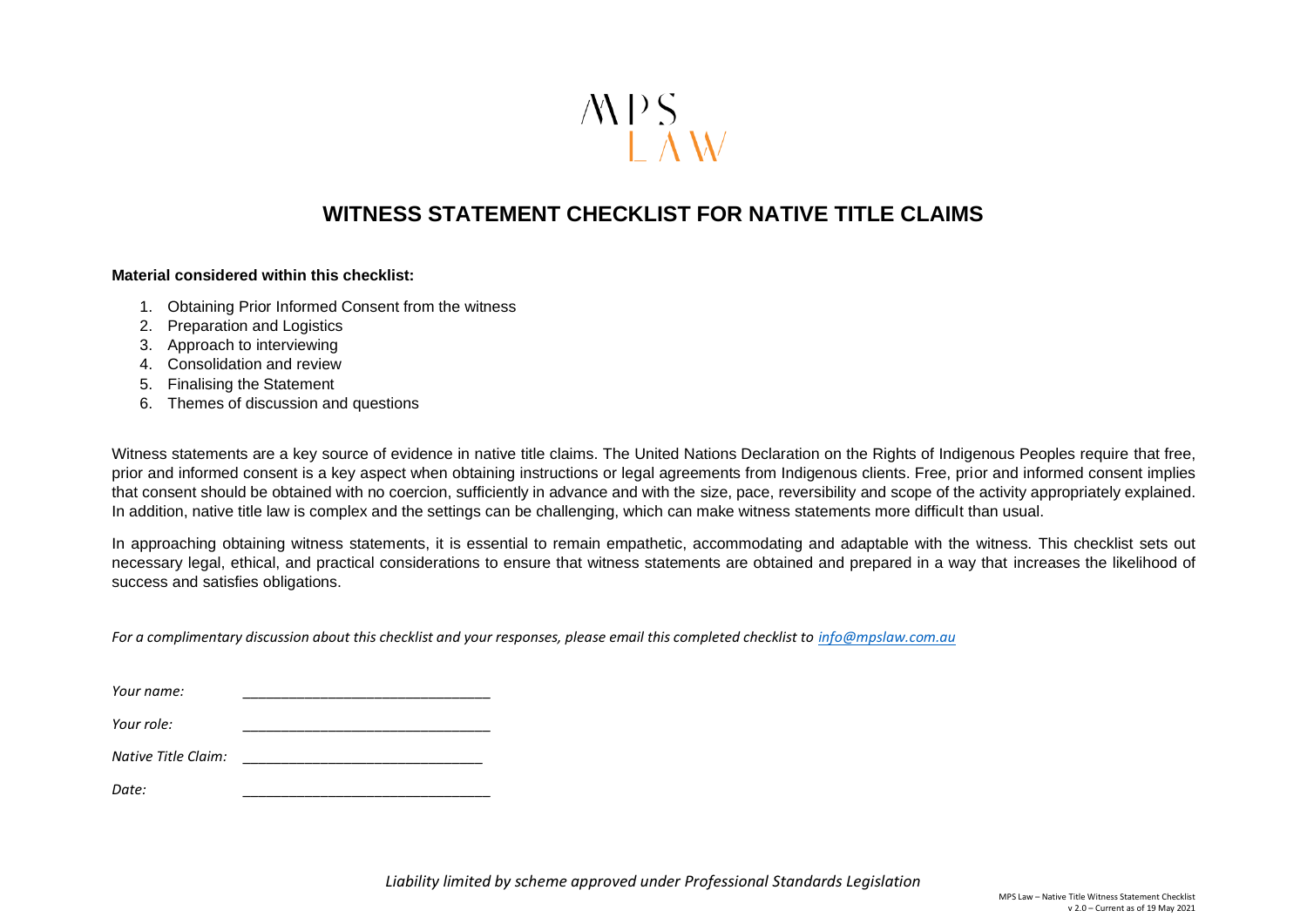| Obtaining Free, Prior and Informed Consent from the Witness                                                                                                                                                                   |                            |  |
|-------------------------------------------------------------------------------------------------------------------------------------------------------------------------------------------------------------------------------|----------------------------|--|
| Have you considered whether Counsel should be engaged?                                                                                                                                                                        | $\Box$ Yes<br>$\Box$ No    |  |
| Have you met the witness previously? If not, are you able to invite someone to meet with yourself and the witness to<br>make the introduction?                                                                                | □ Yes<br>$\square$ No      |  |
| Have you obtained contact details for the potential witness?                                                                                                                                                                  | □ Yes<br>$\Box$ No         |  |
| Have you obtained and/or read any information that can provide some context to the witness' areas of knowledge?                                                                                                               | □ No<br>□ Yes              |  |
| Can the witness speak English fluently? If not, have you engaged an interpreter?                                                                                                                                              | □ Yes<br>□ No              |  |
| If the witness is new to the native title system, have you prepared a plain English summary of your role and the native<br>title procedure?                                                                                   | $\Box$ Yes $\Box$ No       |  |
| Have you properly explained the process, timeframe and purpose of the statement to the witness?                                                                                                                               | $\square$ Yes<br>$\Box$ No |  |
| Have you organised maps or pictures that may assist?                                                                                                                                                                          | $\Box$ Yes<br>$\Box$ No    |  |
| Have you organised a polite offering (for example, cake or slice) if visiting the witness' house?                                                                                                                             | $\Box$ Yes<br>$\Box$ No    |  |
| If appropriate, have you sought consent from the witness to record the meeting and if so, have you explained what it<br>will be used for (for example, to check notes, but not to be shared with anyone else)?                | □ Yes<br>⊟ No              |  |
| Have you taken into account traditional laws and customs, where applicable (for example, how do you plan to name<br>and show deceased people, if any, and / or how will gender or culturally restricted topics be discussed)? | $\Box$ Yes $\Box$ No       |  |
| Have you noted key language terms (for example, terms for 'Dreaming) and checked pronunciation?                                                                                                                               | $\Box$ No<br>□ Yes         |  |
| Have you recorded a brief report (or file note)?                                                                                                                                                                              | $\Box$ No<br>$\Box$ Yes    |  |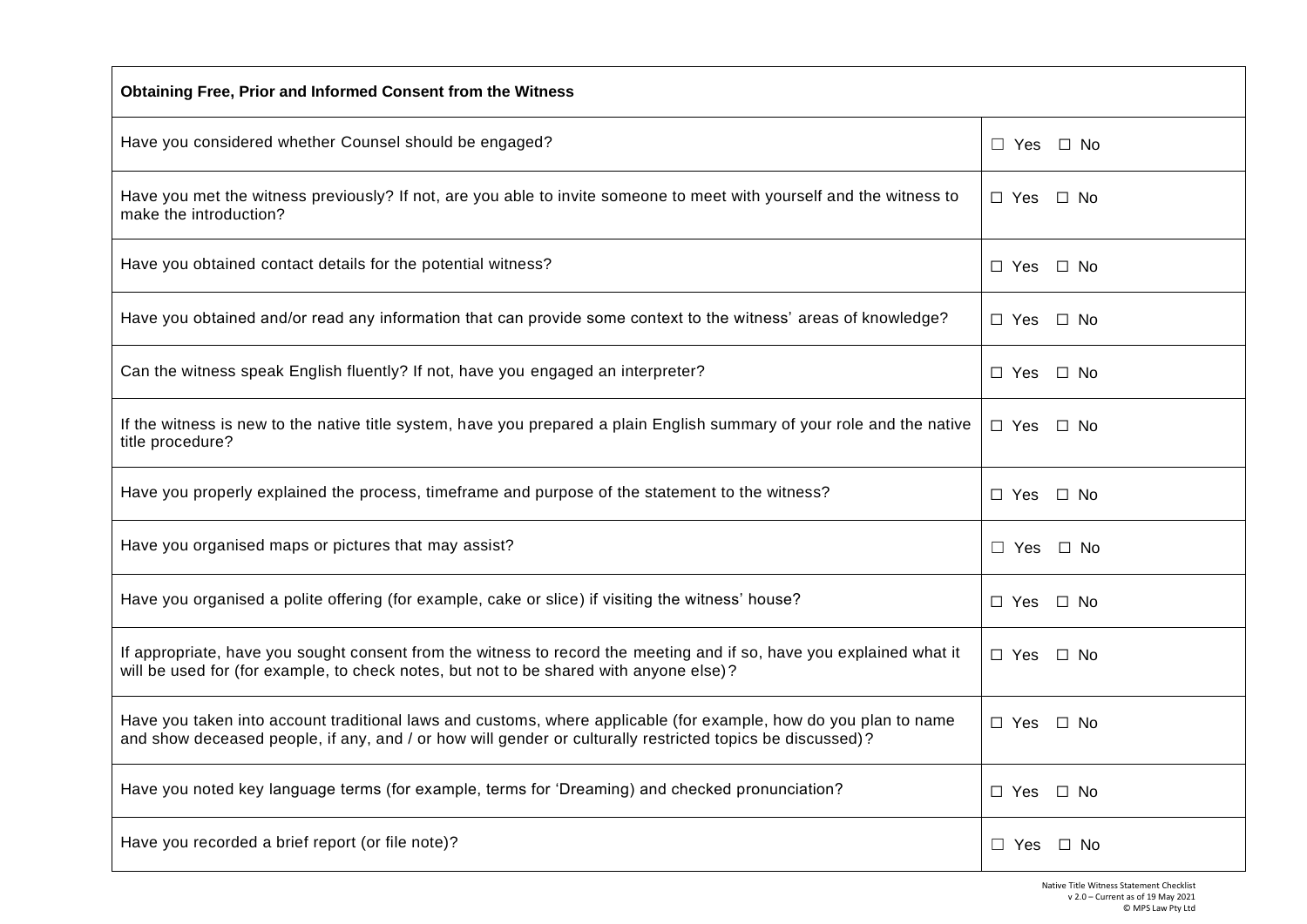| <b>Preparation and Logistics</b>                                                                                                                                |                         |  |  |
|-----------------------------------------------------------------------------------------------------------------------------------------------------------------|-------------------------|--|--|
| Have you completed personal research to determine the witness' breadth and extent of knowledge?                                                                 | $\Box$ No<br>$\Box$ Yes |  |  |
| Have you contacted any relevant Native Title Representative Bodies which can provide access to any key documents which<br>the witness has previously informed?  | $\Box$ Yes<br>□ No      |  |  |
| Have you drafted or obtained access to a precedent witness statement which you can fill in prior and throughout the<br>interview process?                       | $\Box$ Yes<br>$\Box$ No |  |  |
| Have you drafted a list of questions which aim to fill in gaps of information that are not addressed by any records or relevant<br>documents?                   | $\Box$ Yes<br>$\Box$ No |  |  |
| Have you prepared necessary equipment?<br>(For example, recording equipment, markers, maps, notebooks and battery packs, GPS recorder, printer, paper and ink)? | $\Box$ No<br>$\Box$ Yes |  |  |
| Have you booked accommodation for yourself (if necessary)?                                                                                                      | $\Box$ Yes<br>□ No      |  |  |
| Have you booked transport for yourself (if necessary)? Will you require a four-wheel-drive?                                                                     | $\Box$ No<br>□ Yes      |  |  |
| Do you have access to a suitable vehicle (if necessary)?                                                                                                        | $\Box$ Yes<br>$\Box$ No |  |  |
| Have you organised travel and accommodation logistics for the witness (if necessary)?                                                                           | $\Box$ No<br>□ Yes      |  |  |
| Have you drafted a travel plan or schedule for the interview process, and otherwise followed any risk management<br>processes?                                  | □ Yes<br>$\Box$ No      |  |  |
| Have you prepared alternative plans if plans need to change at the last moment?                                                                                 | □ Yes<br>$\Box$ No      |  |  |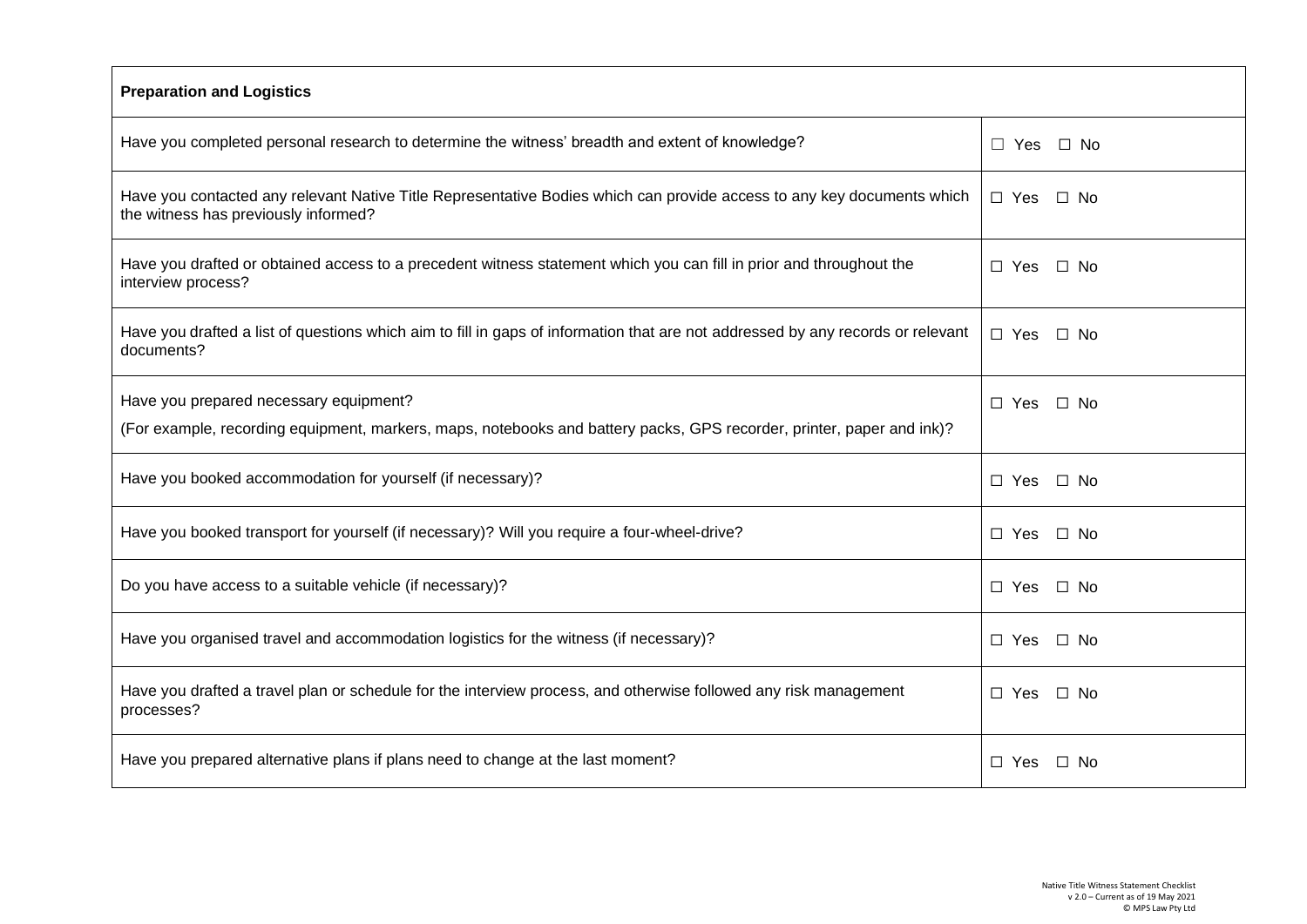| <b>Approach to Interviewing</b>                                                                                          |                            |  |
|--------------------------------------------------------------------------------------------------------------------------|----------------------------|--|
| Have you introduced who you are and provided some context for why you are here to speak with them?                       | $\Box$ No                  |  |
| For example, where you grew up, why and how you are assisting with the native title claim.                               | $\Box$ Yes                 |  |
| Have you explained the witness statement taking process?                                                                 | $\Box$ Yes<br>$\Box$ No    |  |
| Have you explained the witness statement taking process is voluntary and that witnesses do not need to participate, but  | $\Box$ No                  |  |
| why the native title claim may benefit from their participation?                                                         | $\Box$ Yes                 |  |
| Have you explained the difficult questions that will be asked before those topics are raised?                            | $\Box$ Yes<br>$\Box$ No    |  |
| Have you discussed the logistics and realities of participating as a witness in a hearing (if applicable)?               | $\Box$ Yes<br>$\square$ No |  |
| Have you planned how you will demonstrate effective communication and build a relationship, like demonstrating active    | $\Box$ Yes                 |  |
| listening?                                                                                                               | $\Box$ No                  |  |
| Have you provided a space where the witness feels comfortable to object to or pause their participation in the interview | $\Box$ Yes                 |  |
| process?                                                                                                                 | $\Box$ No                  |  |
| Have you asked whether the witness would prefer to have family present?                                                  | $\Box$ No<br>$\Box$ Yes    |  |
| Do you have two team members present, one to ask questions and the other to record the interview directly into the       | □ Yes                      |  |
| precedent, if possible?                                                                                                  | ∩ No                       |  |
| Have you properly considered who should conduct the interview? For example, will the witness be more comfortable with a  | $\Box$ Yes                 |  |
| particular gender, and / or, will the witness better respond to a less authoritative interviewer?                        | ∩ No                       |  |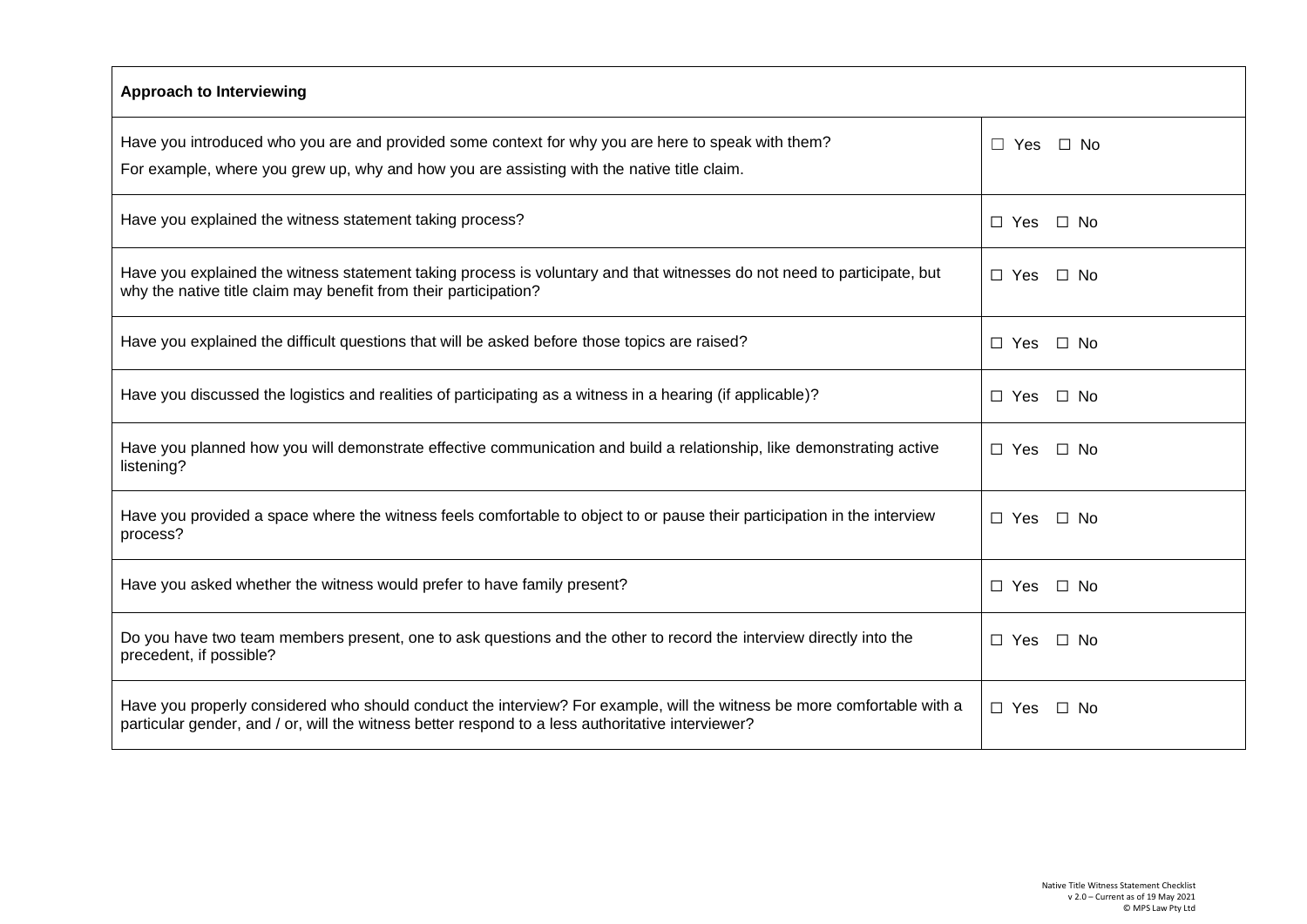| <b>Consolidation and review</b>                                                                                                                                                                                                                                                     |                            |  |  |
|-------------------------------------------------------------------------------------------------------------------------------------------------------------------------------------------------------------------------------------------------------------------------------------|----------------------------|--|--|
| Have you reviewed your notes and any audio/visual recording of the interview?                                                                                                                                                                                                       | $\square$ No<br>$\Box$ Yes |  |  |
| Have you filled in any gaps of information in the precedent?                                                                                                                                                                                                                        | $\square$ No<br>$\Box$ Yes |  |  |
| Have you edited your writing style to better reflect the spoken style of the witness?                                                                                                                                                                                               | $\Box$ Yes $\Box$ No       |  |  |
| Have you located any further gaps in information and consolidated a new list of questions?                                                                                                                                                                                          | $\square$ No<br>$\Box$ Yes |  |  |
| Have you organised a new interview session with the witness?                                                                                                                                                                                                                        | $\square$ No<br>$\Box$ Yes |  |  |
| Have you noted and created a list of any inconsistency in answers throughout the interviewing process?                                                                                                                                                                              | $\square$ No<br>$\Box$ Yes |  |  |
| <b>Finalising the Statement</b>                                                                                                                                                                                                                                                     |                            |  |  |
| Have you located and finalised any supporting materials?<br>For example:<br>Drawn on maps, that may be converted to a digital format<br>$\circ$<br>Photographs of sites or boundaries<br>$\circ$<br>Photographs or art or tools<br>$\circ$<br>Photographs of the witness<br>$\circ$ | $\Box$ Yes<br>$\Box$ No    |  |  |
| Have you introduced the witness to Counsel, if applicable?                                                                                                                                                                                                                          | $\Box$ Yes<br>$\Box$ No    |  |  |
| Have you considered the structure of the witness statement?                                                                                                                                                                                                                         | $\Box$ Yes<br>$\Box$ No    |  |  |
| Have you considered the court rules relating to the formatting and content of the documents?                                                                                                                                                                                        | $\Box$ Yes<br>$\Box$ No    |  |  |
| Has Counsel reviewed and approved the witness statement?                                                                                                                                                                                                                            | □ Yes<br>$\Box$ No         |  |  |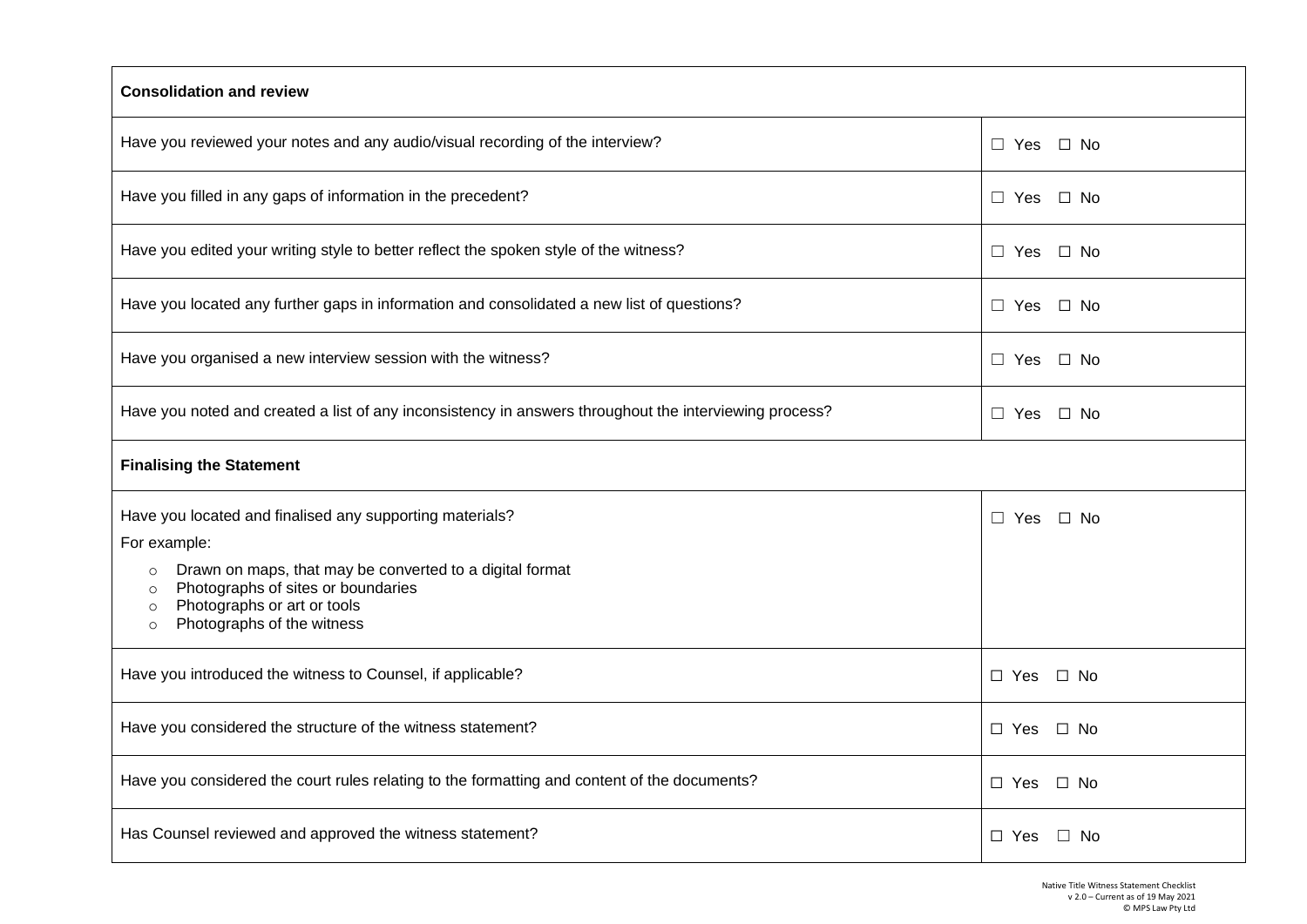| Have you read through the statement slowly and clearly with the witness?                                                                                                           | □ Yes □ No                 |  |  |
|------------------------------------------------------------------------------------------------------------------------------------------------------------------------------------|----------------------------|--|--|
| Have you updated the document to reflect any corrections made by the witness?                                                                                                      | $\Box$ Yes $\Box$ No       |  |  |
| Has the witnessed signed the finalised witness statement?                                                                                                                          | $\Box$ Yes<br>$\square$ No |  |  |
| If the witness cannot read the statement themselves, can you confirm that you have read the statement to the witness and<br>the witness has confirmed that it is true and correct? | $\Box$ Yes $\Box$ No       |  |  |
| <b>Themes of Discussion and Questioning</b>                                                                                                                                        |                            |  |  |
| Personal Details / Family                                                                                                                                                          |                            |  |  |
| Some of their life so far                                                                                                                                                          |                            |  |  |
| Elders they have learned from                                                                                                                                                      |                            |  |  |
| Language groups and family areas                                                                                                                                                   |                            |  |  |
| Speaking for and using country                                                                                                                                                     |                            |  |  |
| Law ceremonies / Dreaming                                                                                                                                                          |                            |  |  |
| Marriage and Kinship                                                                                                                                                               |                            |  |  |
| Other ceremonies and sites                                                                                                                                                         |                            |  |  |
| Songs about country                                                                                                                                                                |                            |  |  |
| The context of any competing or neighbouring claim groups                                                                                                                          |                            |  |  |